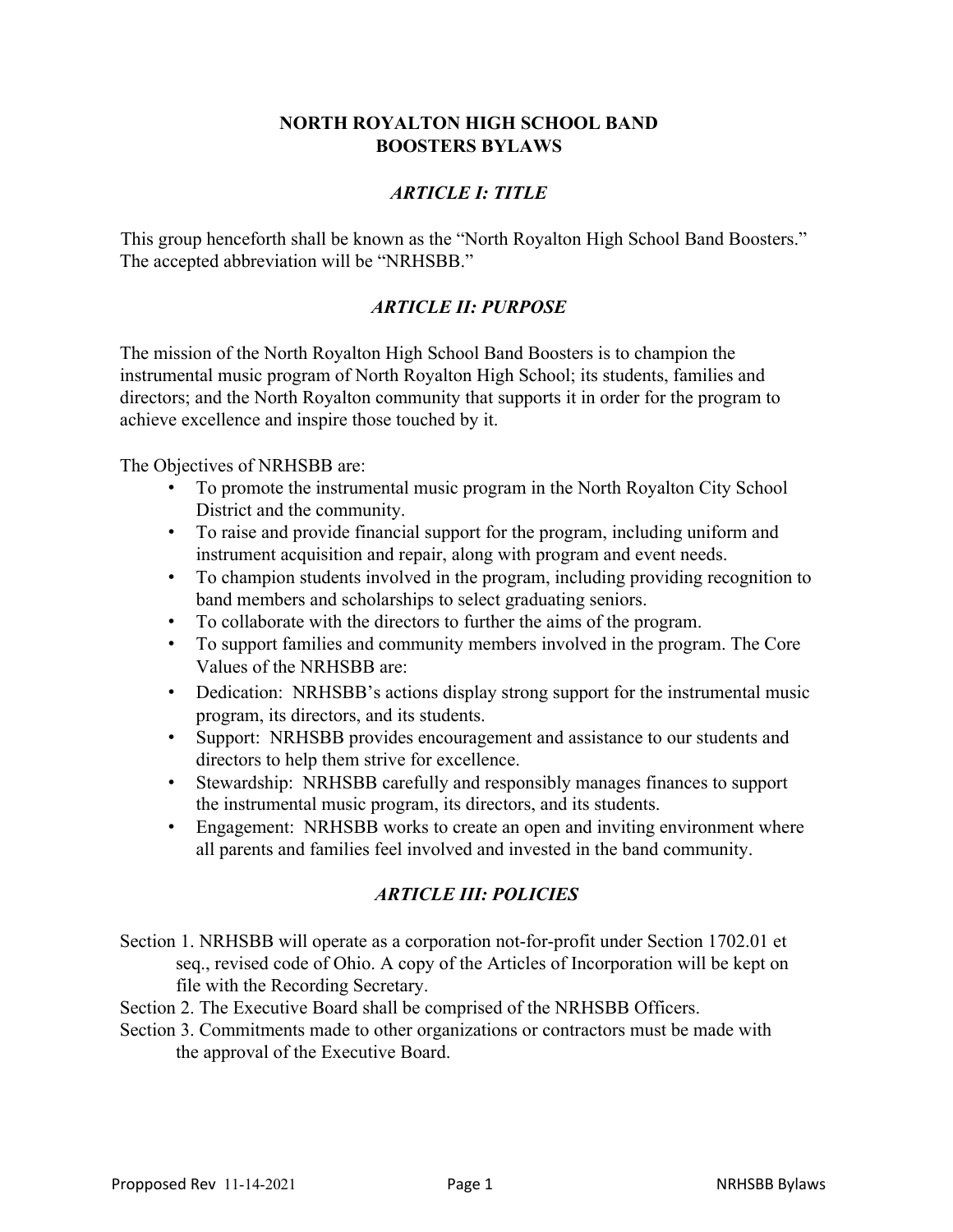### *ARTICLE IV: MEMBERSHIP*

Section 1. Responsibilities

- a. Membership is open to all parties interested in promoting the instrumental music program.
- b. Membership shall be annual and aligned with the NRHSBB fiscal year. The annual dues shall be due and payable in August. The final deadline for membership shall be December 31.
- c. The Executive Board shall set the annual dues through a vote at an Executive Board meeting before June.

#### Section 2. Rights

- a. Members shall be permitted to run and vote for elected office subject to eligibility requirements and nomination by the membership.
- b. Members shall be eligible to serve on Committees and act as Committee Chairpersons.
- c. Members shall be eligible to participate fully in all general meetings as prescribed in these Bylaws.
- Section 3. Lifetime Membership
	- a. Lifetime Membership is the highest honor the NRHSBB can give to one of its members and is only be given to those members who have consistently provided extraordinary service to the organization and the North Royalton High School Band Program over multiple years.
	- b. The President and Vice President shall have the annual opportunity to jointly recommend one or more retiring members who have served as an executive and/or chairperson to a lifetime membership. The President and Vice President may choose not to recommend a nomination for lifetime membership in any given year.
	- c. The qualifications for this membership are meeting both:
		- Membership Eligibility the person must have been a member for a minimum of four (4) years.
		- Service Eligibility the person must have served on the executive board and/or chaired a committee for a minimum of three years cumulatively. These years need not be consecutive. If a person has served as a committee chair for multiple committees or as an executive and committee chair through the duration of the committee's annual responsibilities, each role served will count separately when determining service eligibility.
	- d. The selected individual/individuals, if any, will be presented for approval to the Executive Board at the Executive Board meeting preceding the Band Awards Night. A majority "yes" vote by the Executive Board is required to become approved and effective. The Lifetime Membership Award(s) will be presented at the Band Awards Night and/or Band-a-Rama concert.

Section 4. Non-Voting Membership

- a. All persons volunteering at a band booster function will automatically become non-voting members of the NRHSBB as of the time they volunteer for the school year ending on June 30 of each year.
- b. These non-voting members will be able to participate in all volunteer activities the band boosters run to support the band program.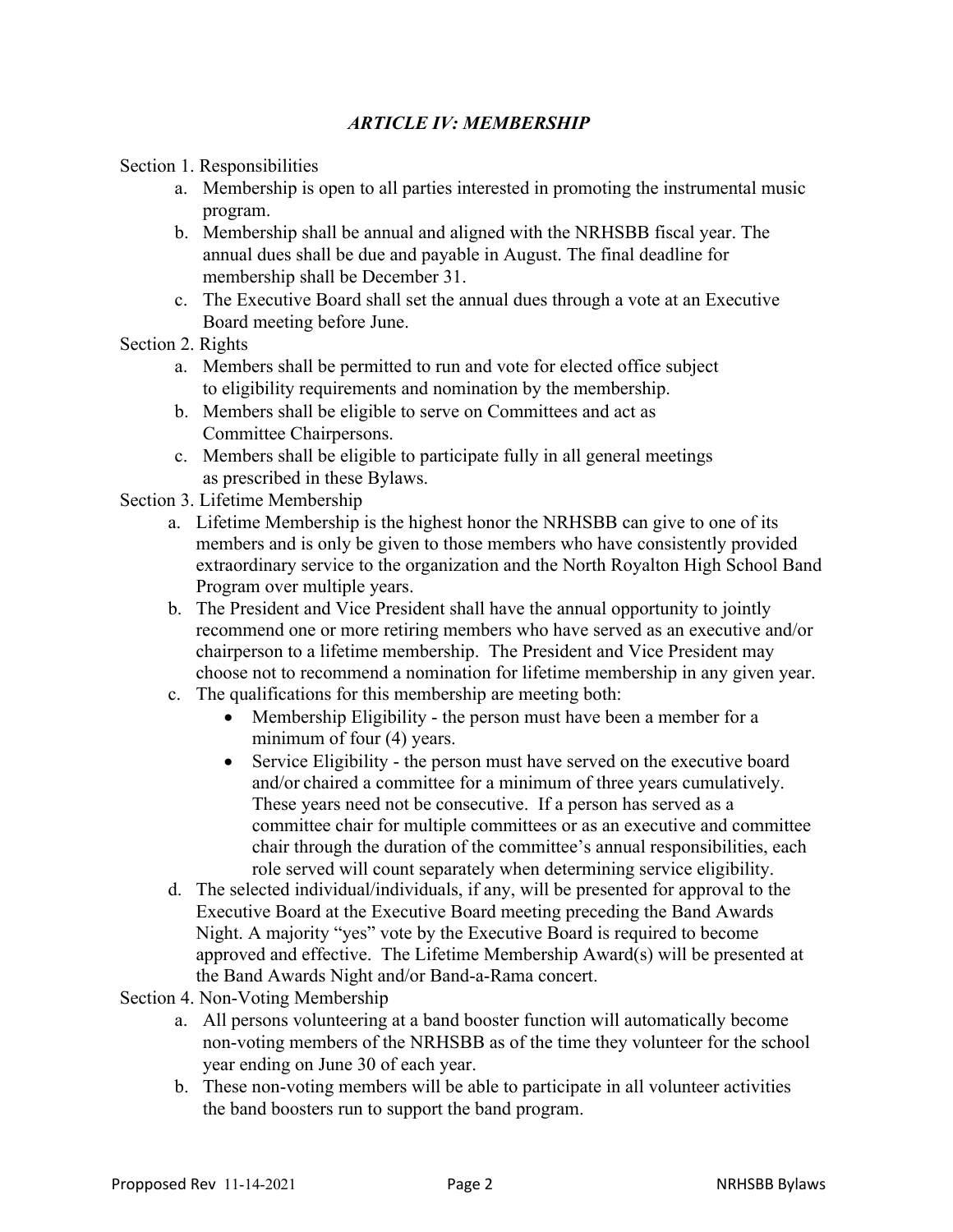- c. All non-voting members can become voting members by paying the annual dues as outlined in Article IV Section 1. b.
- d. Non-voting members are not entitled to any of the privileges outlined in Article IV Section 2.

## *ARTICLE V: OFFICERS*

Section 1. General

- a. The officers of the North Royalton High School Band Boosters shall be: President, Vice-President, Recording Secretary, Corresponding Secretary, and Treasurer.
- b. The officers shall perform the duties prescribed in these Bylaws.
- c. The Officers of the NRHSBB shall be members in good standing of the organization.
- d. The incoming officers, at the recommendation of the newly elected President, can request the retiring President to hold the position President Emeritus for a one-year term.

Section 2. Term of Office

- a. The officers shall be elected at the membership meeting held in March.
- b. The term of office shall be one year or until their successors have been elected and assume office.
- c. The incoming Board will be invited to attend the April and May Board Meetings as non-voting observers.
- d. Newly elected officers shall assume office after being sworn in at the end of the May Boosters Meeting of the school year in which they are elected or, if elected outside the normal cycle due to extraordinary circumstances, immediately. The outgoing Treasurer will continue to participate in Board activities with the new Treasurer until the end of the fiscal year.

Section 3. Limits of Term

- a. No member may hold more than one office at a time and may not serve more than three (3) consecutive terms in the same office.
- b. Any officer who has served more than half a term is considered to have served a full term in that office.
- Section 4. Vacancies
	- a. Vacancies in the office of President shall be served by the Vice-President.
	- b. In the case of a vacancy in any other office, the President will present a candidate(s) to the Executive Board for approval.
	- c. The Executive Board shall select an appointee for the vacated office from the available candidates. A majority affirmative vote of the Executive Board shall be required for appointment to fill the unexpired term.
- Section 5. Resignation and Removal
	- a. Any officer may resign at any time by giving written notice to the President. The President may resign by giving written notice to the Vice President.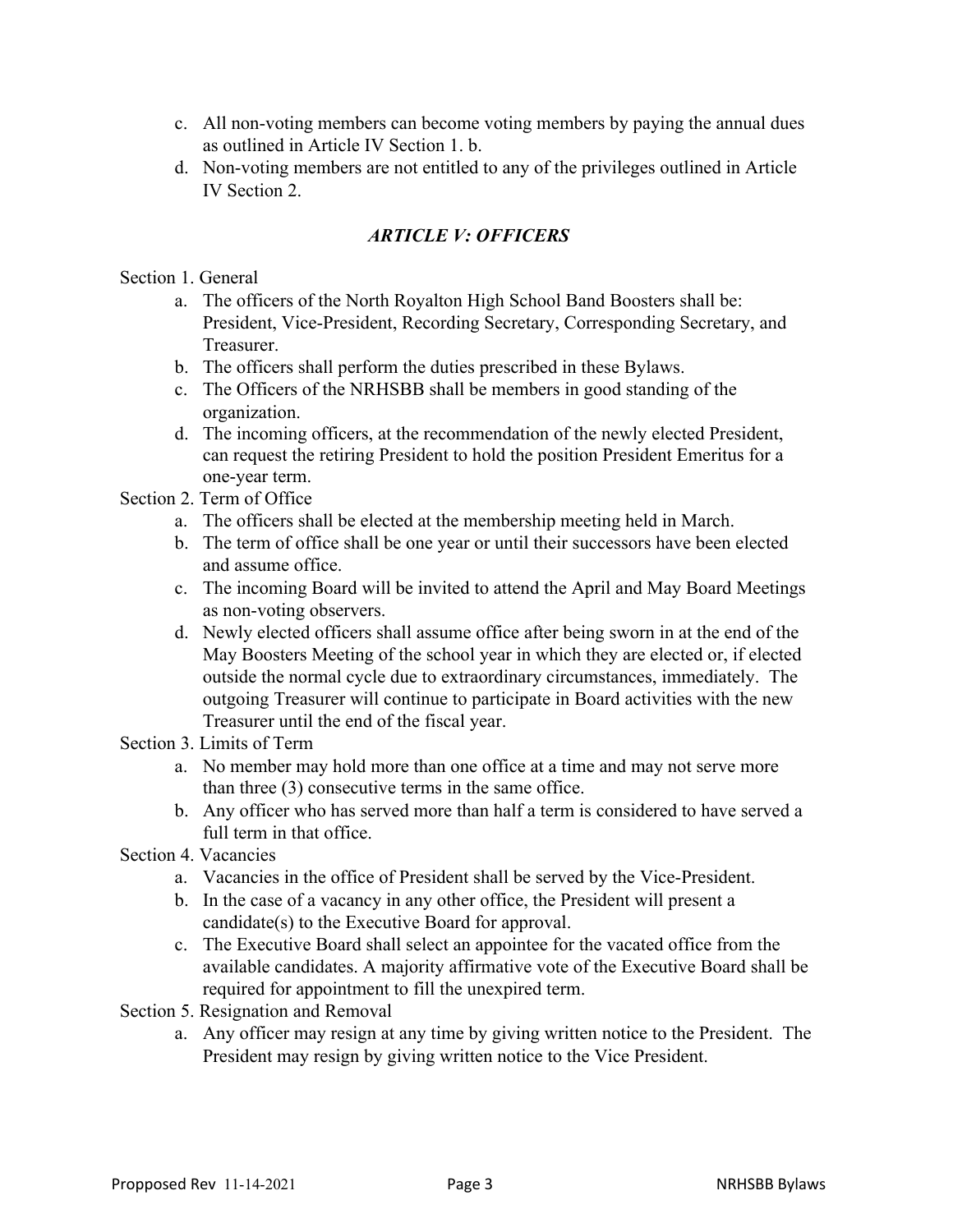- b. The resignation shall take effect at the time specified in the notice or, if timing is not specified in the notice, shall become effective upon delivery. Acceptance of the resignation shall not be necessary unless specified in the notice.
- c. Any officer may be removed by the Executive Board, with just cause, at any time by the affirmative vote of the majority of the Executive Board duly acting at a meeting.
- d. Any vacancy created by reason of this section may be filled at the same meeting of the Executive Board or the next meeting of the Executive Board.

# *ARTICLE VI: DUTIES OF OFFICERS*

### Section 1. General

- a. The initial Officers and Trustees of the Corporation shall be as listed in the Articles of Incorporation.
- b. The President, Recording Secretary, and Treasurer shall have the authority jointly or severally to sign, execute, and deliver in the name of the corporation any deed, mortgage, bond, instrument, agreement, or other document evidencing any transaction authorized by the Executive Board.

# Section 2. President

- a. Presides at all regular and Executive Board meetings.
- b. Appoints all Committees, Standing or Special, except the Nominating Committee.
- c. Is an Ex Officio member of all Committees.
- Section 3. Vice-President
	- a. Shall assume the duties of the President in his/her absence.
	- b. Shall supervise the fundraising activities of NRHSBB and report to the Executive Board.
	- c. Shall perform other duties as the President may request.
	- d. Is an Ex Officio member of all Committees.
- Section 4. Recording Secretary
	- a. Shall keep a full and accurate record of all meetings of the Executive Board and of the general membership.
	- b. Shall obtain approval of the minutes of the previous meeting at all general and Executive Board meetings, reading them at the meeting if necessary.
	- c. Shall provide the minutes of the general membership to be posted on the NRHSBB website for access by the membership.
	- d. Shall perform other duties as the President may request.

Section 5. Corresponding Secretary

- a. Shall communicate all correspondence to the full membership on behalf of the Executive Board via the NRHSBB email, social media, and other electronic channels.
- b. Shall present correspondence received by the organization to the Executive Board and general membership, as appropriate.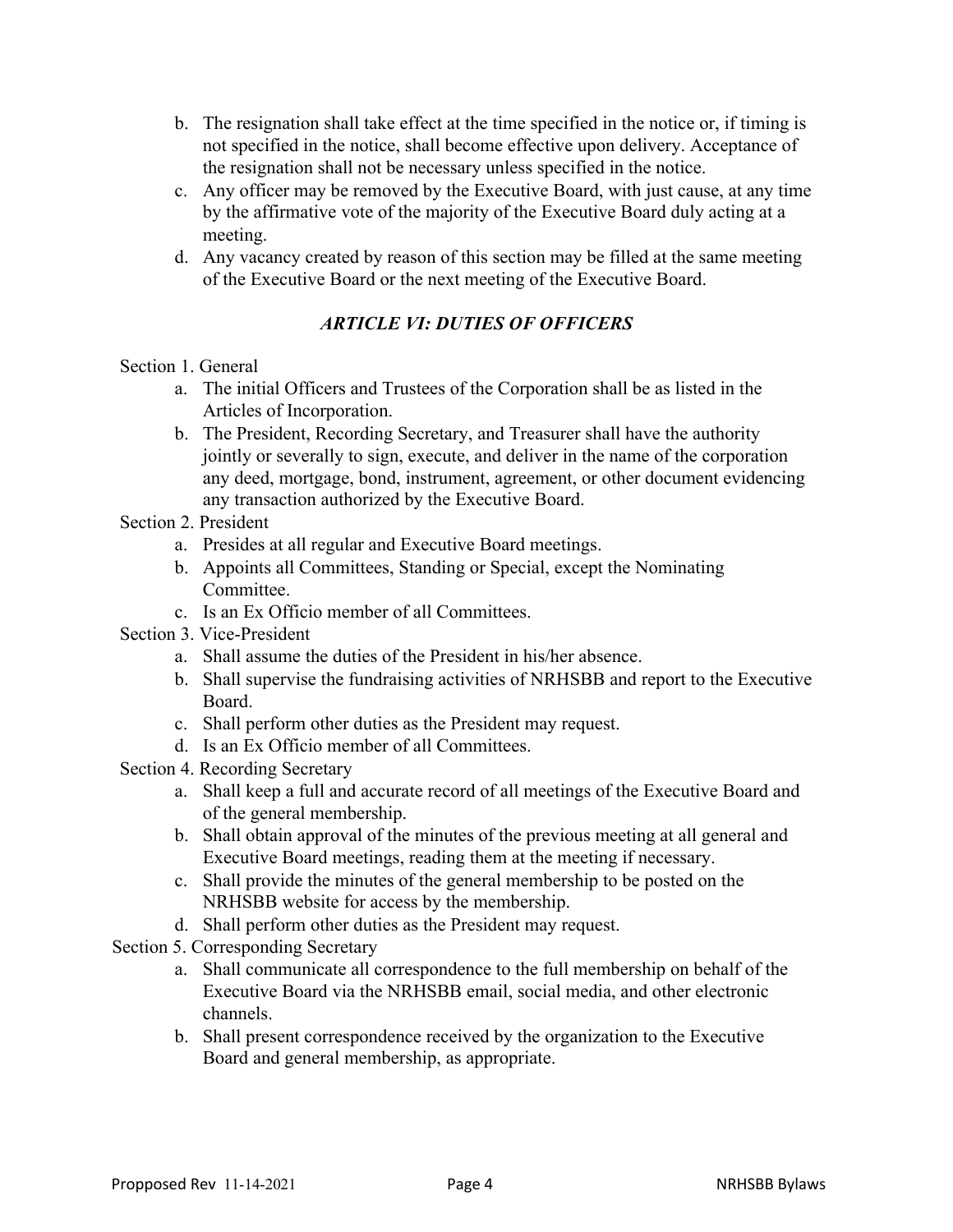- c. Shall convey responses to individuals and other organizations that have corresponded with the organization as appropriate, including when directed by the Executive Board.
- d. Shall perform other duties as the President may request.

## Section 6. Treasurer

- a. Receives all income and shall deposit same in the name of NRHSBB in such bank as the Executive Board shall approve. A record of all receipts and expenditures shall be maintained.
- b. Shall pay all bills incurred by the organization as approved by the Executive Board.
- c. Shall present at or before the September general meeting a fiscal year budget, which has been approved by the Executive Board, for ratification by the membership.
- d. Shall present a financial report at every NRHSBB general meeting and at other times upon request.
- e. Shall present the Books for membership audit no later than two (2) weeks after the end of the fiscal year. A membership audit committee comprised of at least two (2) members shall audit and sign the report to validate its accuracy. Members of the outgoing, current, and incoming Executive Boards are not eligible to be on the membership audit committee, except the incoming Treasurer if they desire. The Treasurer shall present the results of the audit committee to the Board without edit but may provide additional commentary if needed.
- f. Shall secure a Non-Profit institutional fidelity bonding policy. The expenditure incurred shall be a legitimate expense.
- g. Shall perform other duties as the President may request.
- Section 7. President Emeritus
	- a. Shall assist the current officers with their support, knowledge, and experience working with the boosters, band, and directors.
	- b. Shall assist the newly elected President with special projects assigned by the President. Provide progress reports to the Executive Board no less than monthly.
	- c. Shall require approval from the Executive Board for its authority to commit the NRHSBB to any expenditure. The authority to severally sign, execute, and deliver in the name of the corporation lies with the President, Recording Secretary, and Treasurer as outlined in Article VI Section 1. b.

# *ARTICLE VII: MEETINGS AND ELECTIONS*

Section 1. General

- a. Regular meetings shall be held monthly, unless otherwise determined by the Executive Board, at a time and place designated by the Executive Board.
- b. Ten (10) members shall constitute a quorum.
- c. Emergency meetings of the membership may be called by the Executive Board at any time. A minimum of three (3) day notice shall be given.

Section 2. Nominations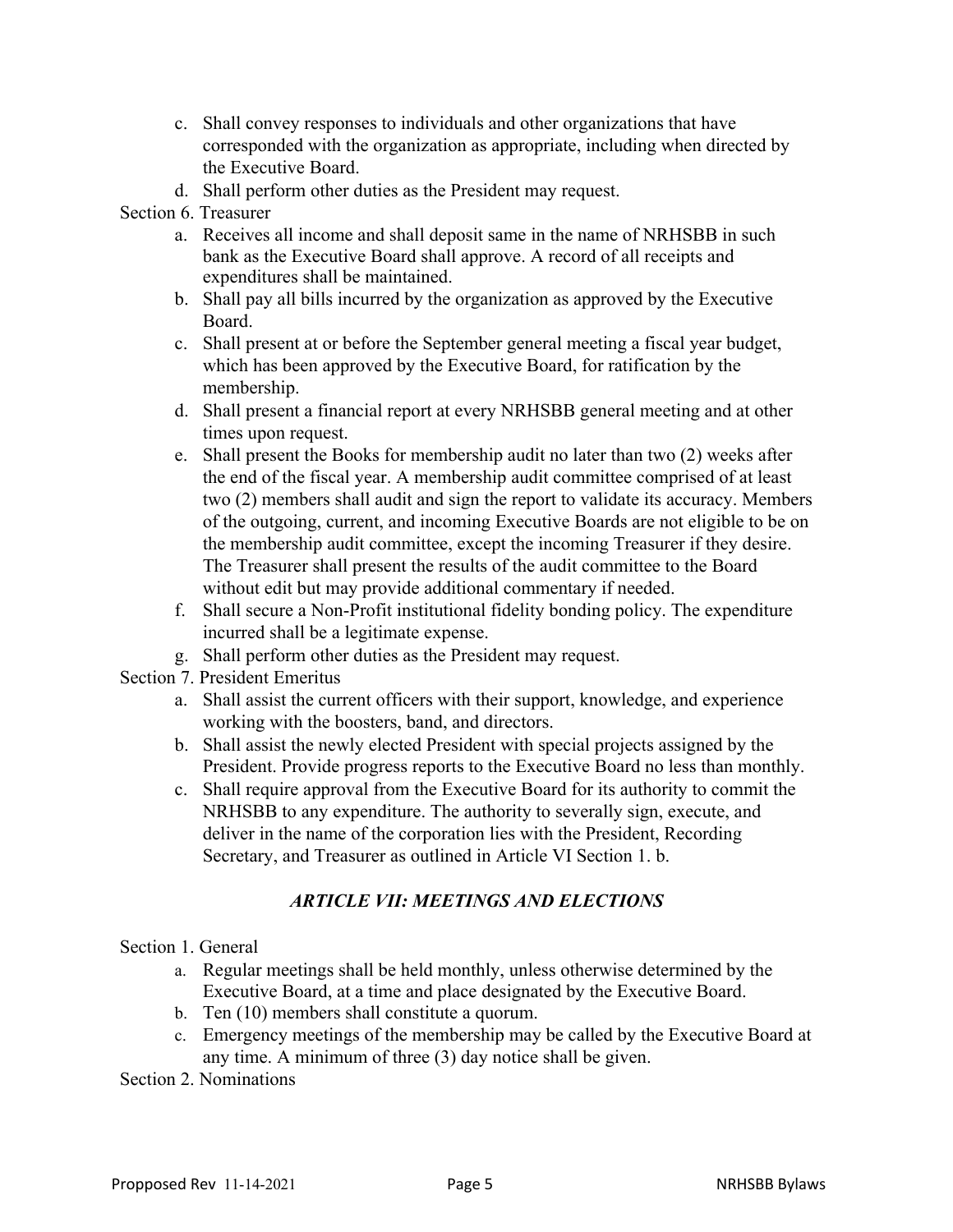- a. There shall be a Nominating Committee composed of three (3) members and one (1) alternate selected by the general membership at the January meeting. The committee shall elect a chairperson.
- b. The committee shall meet, consider the current membership, and nominate at least one (1) eligible person they agree to be best qualified for each office to be filled. More than one (1) eligible person can be nominated for a position if the committee agrees the eligible people to be equally qualified. The committee is under no obligation to nominate current board members. Nominees shall be presented to the membership at the February meeting; prior consent of nominees is required.
- c. A copy of the Bylaws and current membership roll shall be given to the committee.
- d. Nominations from the floor shall be accepted after the presentation from the Nominating Committee at the February meeting and again prior to voting at the March meeting. Nominees from the floor must be eligible persons and must consent prior to being included on the ballot.

# Section 3. Elections

- a. Elections will be held at the March meeting. The Nominating Committee shall provide a written ballot for the March meeting, if needed, and shall act as a Teller's Committee.
- b. The nominees shall be listed on the ballot, in pre-printed or hand-written form, under the appropriate office.
- c. Each nominee shall be provided the opportunity at the March general meeting to make a three (3) minute statement on their candidacy prior to the vote, if desired.
- d. Members in good standing shall cast their votes for those nominated under Article VII Section 3 and the votes shall be tabulated. A simple majority of the votes cast shall be sufficient for election.
- e. Election by voice acclamation shall be permitted for any unopposed candidate.

# *ARTICLE VIII: EXECUTIVE BOARD*

### Section 1. General

- a. The management of NRHSBB shall be vested in an Executive Board.
- b. The Executive Board shall serve the function of the Board of Trustees required by law for a Non-Profit Corporation.
- c. The Executive Board shall have full power and authority over the affairs of NRHSBB except those expenditures over \$2,500.00 not included in the approved fiscal year budget shall require approval of the general membership.

### Section 2. Meetings

- a. Regular meetings of the Executive Board shall be held at a time and place designated by the Board.
- b. Emergency meetings may be called by the President or by any two (2) members with 48 hour notice.
- c. Any booster member may request to be placed on the agenda of an Executive Board meeting to express special considerations or concerns.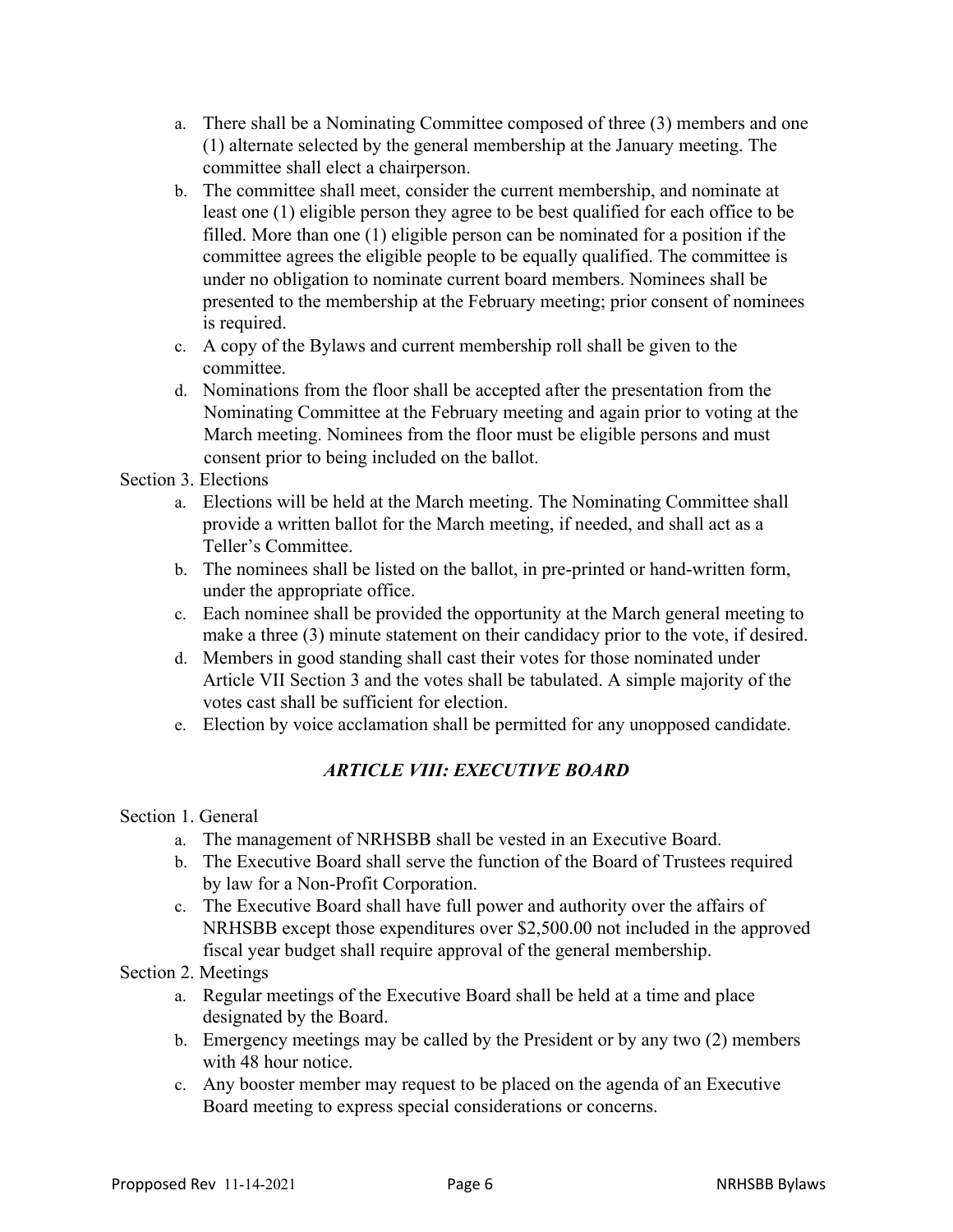- d. Any meeting of the Executive Board may be held through any electronic communication pursuant to which each Executive Board member is able to hear other members participating or in any other manner permitted by the laws of the state of Ohio and such participation shall constitute attendance at such meeting.
- e. The quorum of the Executive Board shall be three (3) members.
- f. The act of a majority of the members of the Executive Board present at a meeting at which a quorum is present shall authorize any action by the Executive Board.
- g. Any action which may be authorized or taken at a meeting of the Executive Board may be taken without a meeting of the Executive Board with the approval of, and in writings signed by, all of the members of the Executive Board. Any such writing shall be entered into the minutes at the next Executive Board meeting.
- Section 3. Compensation and Conflict of Interest
	- a. The members of the Board shall not receive compensation for services rendered to the Organization.
	- b. Any member of the Executive Board having a conflict of interest that would cause that person to act contrary to the best interest of the organization shall disclose such conflict to the rest of the Executive Board. In such case, the member shall not vote or use their personal influences on the matter. Such member may be counted in determining the quorum for the meeting.

# *ARTICLE IX: COMMITTEES*

### Section 1. General

- a. Each committee shall be responsible to the President and shall report to him/her as requested, including providing reports at general meetings.
- b. Committee chairpersons shall be approved or removed, with just cause, by the affirmative vote of the majority of the Executive Board duly acting at a meeting. Committees must have at least one (1) and up to three (3) chairpersons.
- c. Committee chairperson roles should not be filled by members of the Executive Committee except when no non-officer member is willing or able to fill the role and then only until a non-officer member is found who is willing and able to take over.
- d. Committees with financial responsibilities shall have two co-chairpersons.
- e. Each committee chairperson shall enlist as many members as necessary to fulfill the committee's responsibilities.
- f. Unless otherwise provided in these Bylaws or unless otherwise ordered by the Executive Board, committees shall act by a majority of its members meeting at a time and place designated by the chairperson. Meetings through electronic communication as allowed under the laws of the state of Ohio shall be permitted.
- g. Any act, authorization of an act, or transaction of business by a committee within the authority delegated to it shall be as effective for all purposes as the act or authorization of the Executive Board.

Section 2. Standing Committees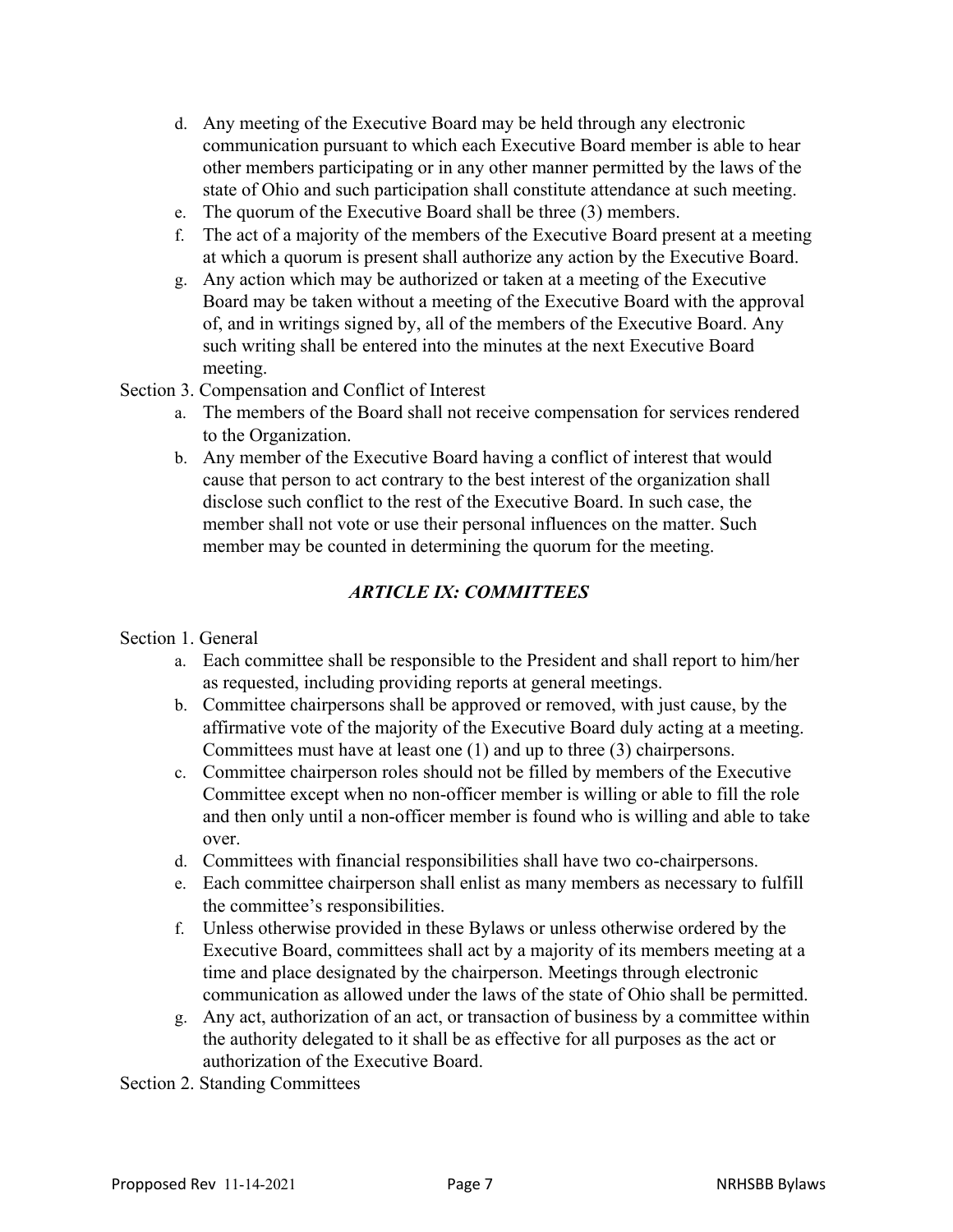- a. NRHSBB committees, both Standing and Special, can be created or suspended as deemed appropriate by the Executive Committee.
- b. The list of NRHSBB standing committees may include but is not limited to:
	- Membership Committee This committee shall make all necessary arrangements for and conduct the annual membership drive. They shall also purchase all membership premiums as approved by the Executive Board.
	- Uniform Committee This committee shall handle the uniform rental program for Marching Band and the Concert Bands. They shall also handle auxiliary uniforms and related accessories. They shall keep records of issued items and make necessary repairs and replacements as needed. They shall also work with the Band Directors and keep them informed regarding uniform issues.
	- Chaperone Committee This committee shall recruit adult volunteers to supervise students at events and related functions away from North Royalton City Schools. These volunteers shall work in cooperation with the Band Directors to assure that established guidelines for conduct are enforced.
	- Hospitality Committee This committee shall make arrangements for all Band banquets, parents' nights, and other social functions.
	- Scholarship Committee This committee shall review scholarship applications and shall award a scholarship to the four (4) most deserving applicants. The committee members should not be parents or relatives of senior students. All applicants must be in their year of graduation and have been a band member for all four years. The amount of these scholarships shall be determined annually, not to exceed \$1,000. Recipients must claim scholarship funds within six (6) months of presentation. Unclaimed scholarships shall remain in the fund for future use. This committee may also facilitate selection of other scholarships funded outside the Boosters, as determine appropriate by the Board.
	- Photo Button Committee This committee shall handle making and selling of buttons containing individual and group band student pictures.
	- Concessions Committee This committee shall handle coordinating with the Athletic Boosters and scheduling volunteers to work at the concessions stand during home football games and the Festival of Bands.
	- Pit Crew Committee This committee shall be responsible for the general appearance of the Band vehicles; the packing and transport of band instruments and equipment; and the set-up of the pit equipment at games and contests.
	- Cleveland Air Show Committee This committee shall handle coordinating with the Cleveland Air Show and scheduling volunteers to work at same.
	- 50/50 Raffle Committee This committee shall handle the distribution of raffle tickets and collection of funds for the 50/50 raffle at home football games and the Festival of Bands.
	- Fruit Sale Committee This committee shall handle all volunteers, ordering, and distribution of fruit and other sold goods for the annual fruit sale fundraiser.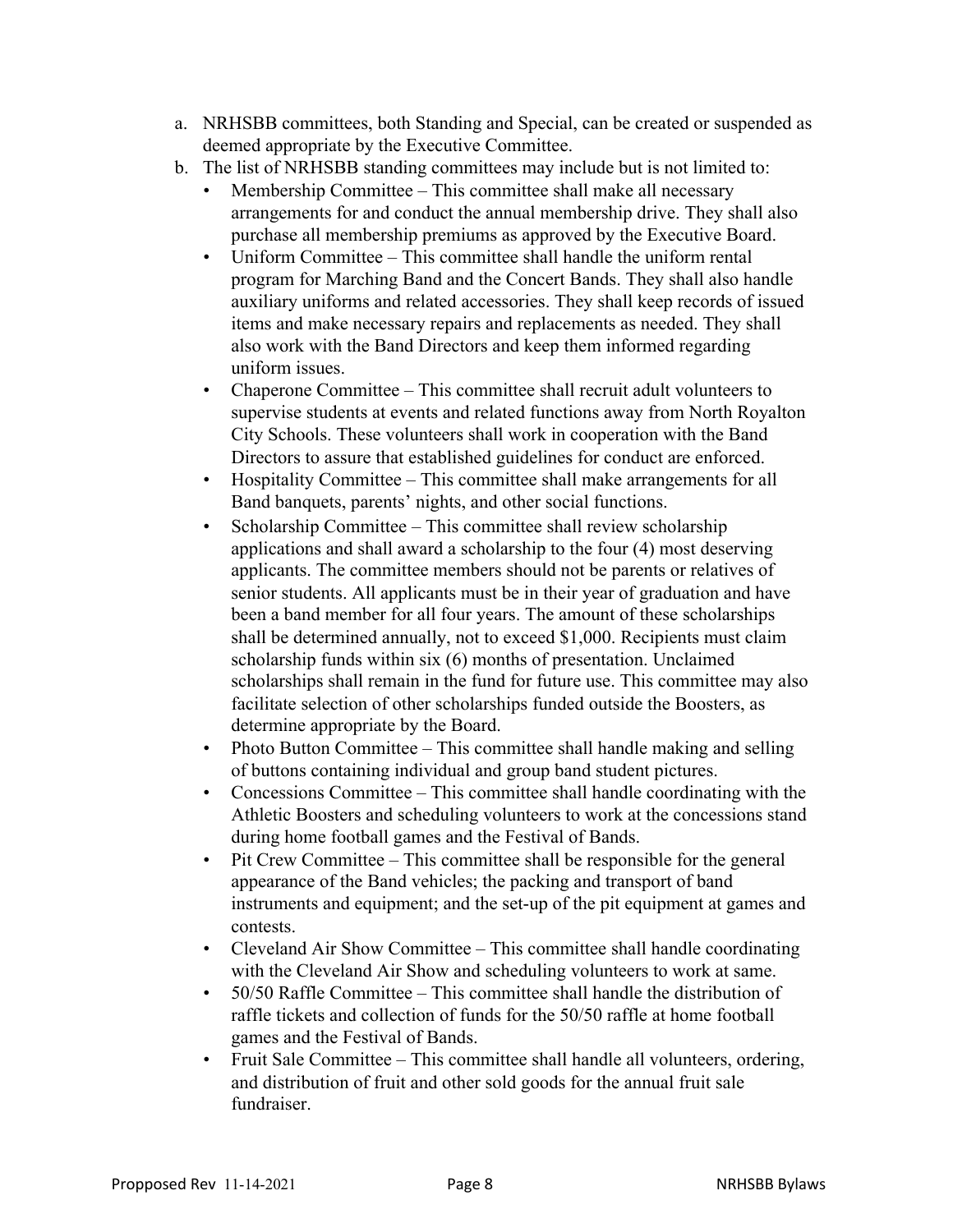- Rhythm & Raffle Committee This committee shall handle coordinating all aspects of the annual Rhythm & Raffle fundraiser, including working with the band directors and school officials.
- Registration Committee This committee shall make all necessary arrangements for, and manage the annual registration of band members, including coordinating with the band directors and school officials.
- Festival of Bands Committee This committee shall work with the band directors to run the annual Festival of Bands.

# *ARTICLE X: FUNDS*

### Section 1. General

- a. Funds of this organization shall not be expended for items which would ordinarily be supplied by the Board of Education or for expenditures that would normally be paid by the music department of North Royalton High School.
- b. In addition to the funds in this section the Executive Board shall have the authority to set up Special Funds for specific one-time purchases or events.
- c. The Executive Board shall have authority to sweep excess monies from all funds except Reserve and Trip into other Band Funds as necessary. Excess money in the General Fund at the end of the fiscal year shall be deposited into the Uniform Replacement Reserve Fund. Approval by the membership shall be required.

Section 2. Band Funds

a. Uniform Replacement Reserve Fund – There shall be a Uniform Reserve Fund set aside for the purpose of purchasing new uniforms and accessories for the high

school band. This fund is to be on deposit with an insured savings institution at the highest yield compatible with the organization's plans for purchasing the uniforms.

- b. Uniform Repair Fund There shall be a Uniform Repair Fund set aside for the repair and replacement of the existing Band uniforms. The proceeds from the Uniform Rental Fee shall be deposited to this fund.
- c. Scholarship and Awards Fund There shall be a fund set aside for the purpose of awarding four (4) scholarships to deserving graduating band members. This fund shall also cover the cost of the Senior Awards and the Band Banquet. The proceeds from the Membership Drive and Spirit Wear/Membership premiums shall be deposited into this fund.
- d. Band Show Fund There shall be a separate fund for the purpose of funding the expenses involved in presenting the Contest Show. This shall include, but not be limited to, contest choreography, entry fees, and other equipment. The proceeds from the 50/50 Raffle, Fruit Sale, and the current year's Contest hoodies/pins/ornaments (except when used as membership premiums) shall be deposited into this fund. Previous years' Contest items will be categorized as Spirit Wear/Membership premiums.
- e. Trip Fund There shall be a separate fund for the purpose of defraying student costs for the bi-annual band trip and/or any other trip as requested by the Band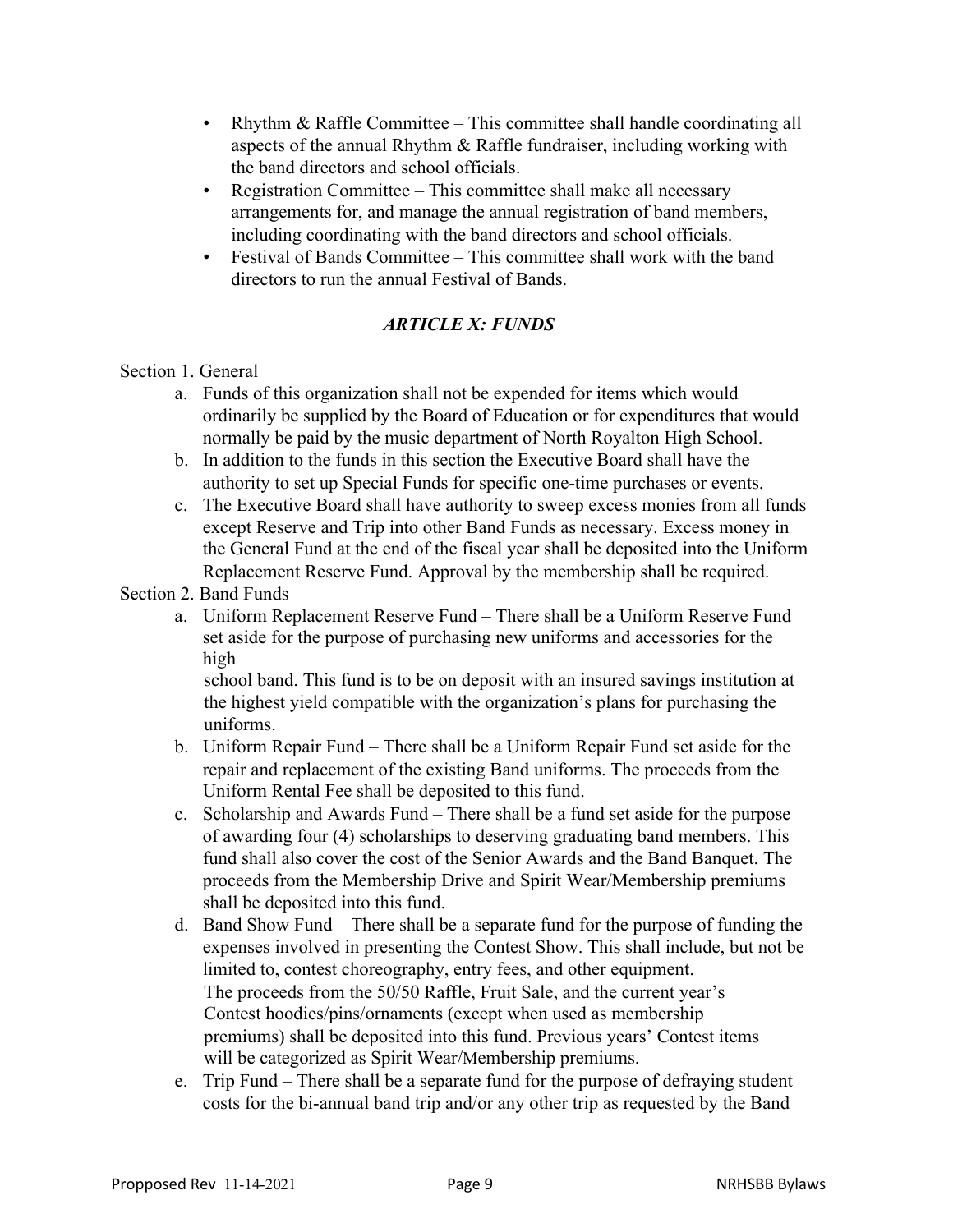Director and agreed upon by the Band Booster Executive Board. The proceeds from the Air Show shall be deposited into this fund.

- f. Instrument Maintenance Fund There shall be a fund set aside for the yearly cleaning and maintenance of the Band instruments which are rented by the students for the Marching or Concert Bands. The proceeds from the instrument rental fee shall be deposited into this fund.
- g. Capital Assets Fund There shall be a fund set aside for expenses incurred for transporting band equipment to contests, shows, etc.
- h. General Fund All other organization expenses shall be paid by a general fund. Any other fundraiser not already designated shall deposit proceeds into this fund.

# *ARTICLE XI: INDEMNIFICATION AND INSURANCE*

#### Section 1. Indemnification

- a. The organization shall indemnify each person who, by reason of being, or having been, a member of the Executive Board to the fullest extent allowed by law. It shall indemnify them from any action, suit, investigation, or proceeding whether civil, criminal, administrative, or otherwise in nature. The Organization, by the Executive Board, may indemnify any other person as deemed proper by the Board against any and all costs and expenses (including attorney's fees, judgments, fines, and penalties). It will also indemnify for any amounts paid in settlement or other disbursements actually and reasonably incurred as a result of legal action against a person named because of being, or having been, an officer or other agent of the Organization.
- b. Each request on behalf of any person who is, or may be, entitled to indemnification for reason other than being or having been a member of the Executive Board shall be reviewed by the Board. Indemnification of such person shall be authorized by the Board only if it is determined that it is proper in the specific case. Notwithstanding anything to the contrary in these Bylaws or in the Articles of Incorporation, no person shall be indemnified if in the opinion of legal counsel such indemnification is contrary to applicable law.

Section 2. Insurance

The Organization may, as the Executive Board may direct, purchase and maintain insurance on behalf of any person who is, or at any time has been, an officer or other agent of the Organization. Such insurance shall protect against any liability asserted against and incurred by such person.

# *ARTICLE XII: PARLIAMENTARY AUTHORITY*

NRHSBB shall be governed by these Bylaws and by Robert's Rules of Order, Newly Revised, 2011 Edition.

### *ARTICLE XIII: DISSOLUTION*